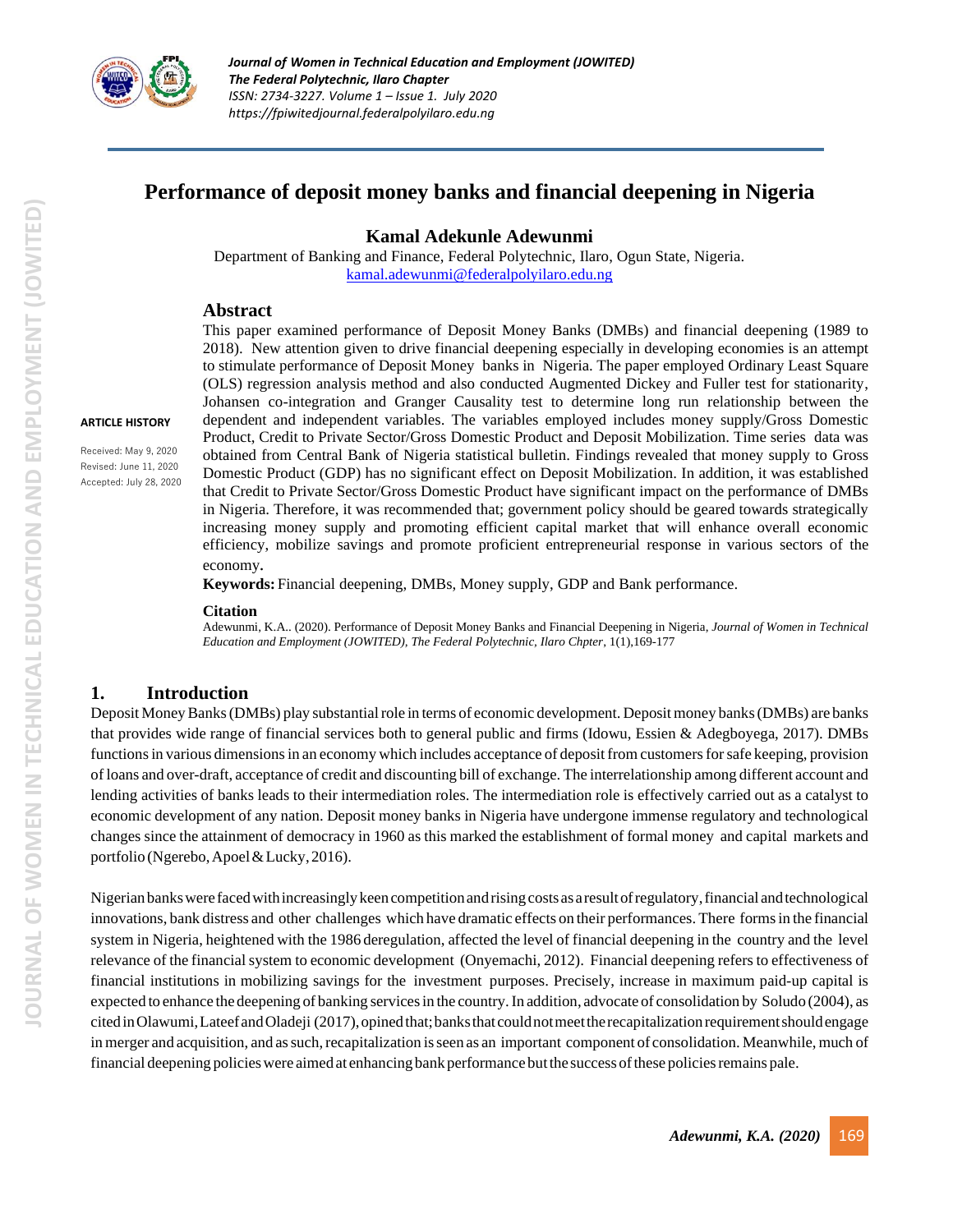

Banking sector reforms and recapitalization have resulted from deliberate policy response to correct perceived or intending banking sector crises and subsequent fractures(Uchendu, <sup>i</sup>2005) as cited in Olawumi *et al*., (2017). Eighty nine (89) banks were operating predominantly in the urban Centre's as at 2004, they were characterized by structural and operational weakness of low capital base, poor asset quality, dominance of few banks, insolvency and illiquidity, over dependence on public sector deposits and foreign exchange trading, poor corporate governance and a system characterized by low public confidence (Kunt, 2009). As such, banks could not effectively support the real sector of the economy. Reforms are therefore predicated on the needs for re-orientation and repositioning of an existing status quo in order to attain effective and efficient state. In lieu of this, financial deepening becomes inevitable in the light of global dynamic exigency and emerging landscape (Ngerebo  $\&$  Lucky, 2016). Therefore, financial deepening in the banking sector is required to enhance its competitiveness and capacity to play a vital role in development and the finance of investment opportunities in all sectors of the economy. Thus, financial deepening is a pre-condition for economic growth (Onyemachi, 2012).

Basically, empiricalstudiesinNigeriahavenotreallyansweredperformanceofDMBsandfinancialdeepeninginNigeriaorsparse information still exist and yet universally generalized, and remain variant, inconsistent. Study by Nwakobi, Oleka and Ananwude (2019), examined effect of financial deepening on economic growth in Nigeria (1986-2018) using banking sector development, stock market deepening and insurance sector deepening and employed Auto-regressive Distributive Lag regression model.They found out existence of a positive relationship between banking sector development, stock market and economic growth in Nigeria, signaling that Nigeria's economic growth has not been significantly influenced by the level of financial sector development. In addition, Olawumi, Lateef and Oladeji (2017), adopted panel least square of simple regression analysis because, data sets on the variables have both time series and cross-sectional dimensions. Likewise, Ogbonna (2018), <sup>i</sup>re-examined the impact of financial deepening on economic growthin Nigeria (1970-2015). He employed Log of annual RGDP as a measure of economic growth, bank total asset as a ratio of GDP, ratio of bank credit to private sector to GDP, ratio of market capitalization to GDP and stock market turnover ratio using vector error correction model, with a distinction between size and activity variables of financial deepening. It was concluded that only bank credit to private sector as a ratio of GDP and bank total asset as a ratio of GDP were significant and have effective transmitting impact on economic growth in Nigeria.

Meanwhile, in order to determine the performance of DMBs as correlated with financial deepening, it becomes imperative to make an in-depth look at the banking sector to measure financial deepening. Considerable attention has been devoted to evaluating financial deepening and its effect on economic growth. Most studies on financial deepening were not really concentrated on banking sector alone and performance of DMBs were not focus on, other areas which includes insurance sectors among others have been extensively studied.However, banks performance hasreceived little attention in spite ofthe factthatthey are important arms that play essential roles in the economic growth of any nation.

Chortareas, Garza-Garcia and Girardone (2011), examine the effect of financial deepening <sup>i</sup>on bank performance. The study considered the nine Latin American countries and estimate banks productivity over the period (1982-2010). Vector autoregressive regressions, Granger causality and Johansen-Juselius conitegration tests were employed. Using quarterly data, findings of the study showcased an unambiguously positive correlation relationship between financial depth banking and productivity of the commercial banksin America. The study concluded financial deepening is an important factor to enhance the productivity level. The study also provided an evidence of a reverse causality between the two variables and the extent of the financial deepening in the commercial banks. In addition, Best, Francis and Robinson (2017), empirically examined the question of whether bank liquid reserves to bank assets ratio and domestic credit to the private sector as a percentage of GDP strengthens financial deepening on the real sector and hence catalyzes economic growth in Jamaica for the period <sup>i</sup>1981-2012. The data was obtained from the Central Bank of Jamaica Statistical Bulletin. A Granger causality approach was employed within a multivariate framework. The empirical evidence suggested a 'supplying leading'relationship in both the short and long run.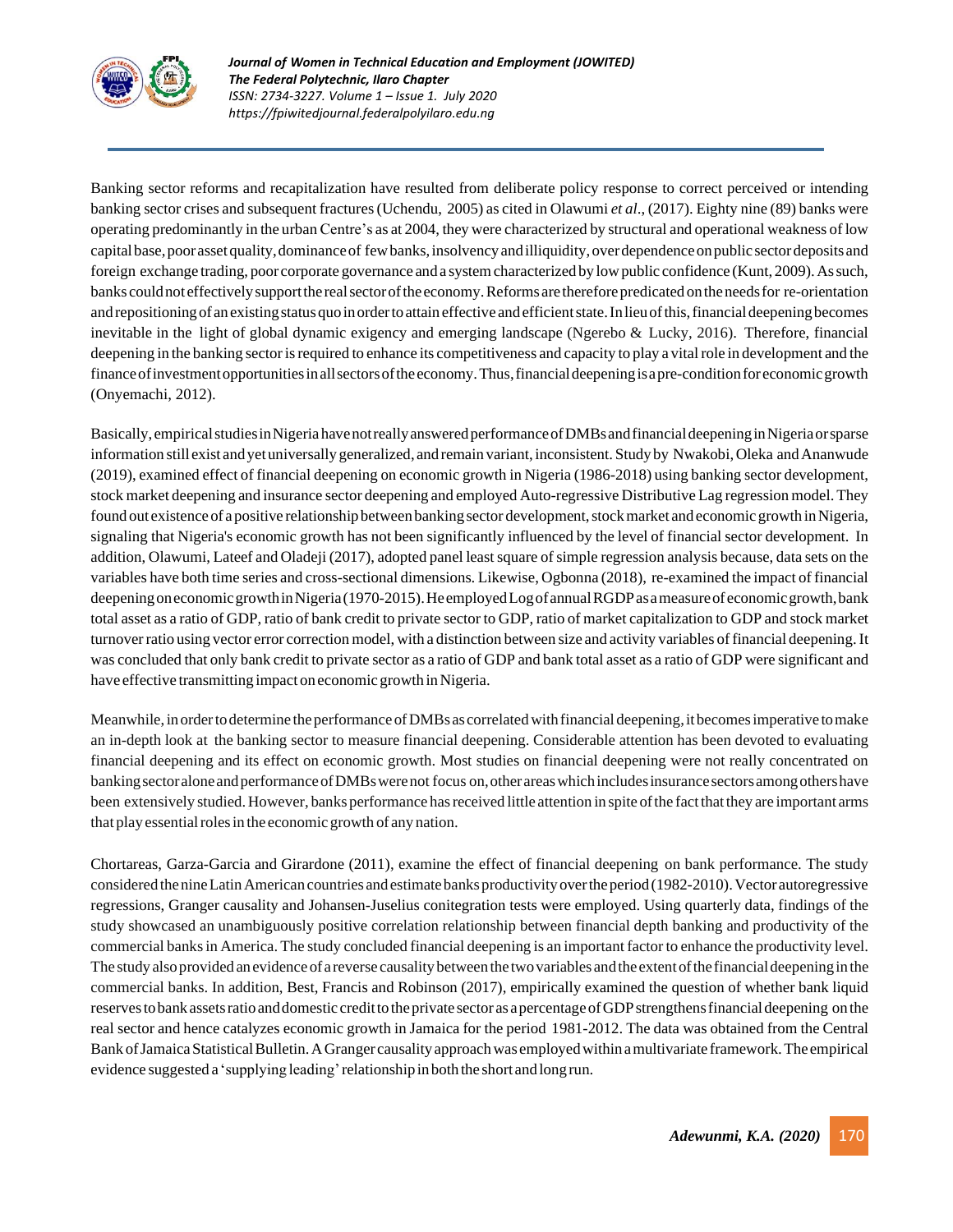

Ghildiyal, Pokhriyal and Mohan (2015), examined the causal impact of financial deepening on economic growth in case of India. For analyzing the long-term equilibrium relationship between the desired variables, they employed Autoregressive Distributed Lag (ARDL) Bound testing approach. ARDL being a new approach is an improvement over the other traditional techniques of cointegration. Further, using the Granger ErrorCorrection Model(ECM) technique they tried to estimate the causal impact in the short run also. The findings suggest that there exists an equilibrium relationship in long run between financial deepening and economic development. Results suggested that financial deepening causes economic growth in the long run and also in the short run. Therefore, it is concluded that for enhancing the economic growth the government hasto take effort to improve the financial deepening. Yildiz and Atasaygin (2015), assessed the relationship between financial deepening and economic growth of Turkish economy (1984-2014). The industrial production index was used as a representative of economic growth. The variables of the stock index of Istanbul, bonds and stocks were used as financial development indicators. They concluded that there is a cointegration relation among variables. According to the results, the demand pulling hypothesis was valid forthe Turkish economy and there is evidence that economic growth is as a resultoffinancial development.

Olawumi, Lateef and Oladeji (2017), examined the extent to which financial deepening has affected the performance ofselected Nigerian commercial banksin terms of profitability. The researchers empirically investigated the relationship between financial deepening and bank performance using financial deepening (M2/GDP), ratio of credit to private sector GDP, and ratio of deposit liabilities GDP as variables of financial deepening while performance measure of interest is profitability. They adopted descriptive research design to explore the relevance of financial deepening on banks performance. Methods of descriptive and empirical analysis were used to analyze the data. Findings revealed that each component of financial deepening indicators has a strong relationship and are significant; this provides evidence that financial deepening made positive contributions to the level of profitability of the selected commercial banks in Nigeria.

Torbira and Ogbulu (2014), studied the relationship between fund mobilization by insurance companies and gross fixed capital formation (GFCF) in Nigeria and specifically how the latter responds to stimuli emanating from the insurance companies. A five variable-predictor multivariate regression model was estimated and analyzed. The short run results reveal that four explanatory variables namely: premium from fire, accidents, motor vehicles and employee liabilities insurance policies positively and insignificantly correlate with Gross Fixed Capital Formation while the relationship between premiums from marine insurance policies and GFCF is both negative and insignificant. In the long run, the fund mobilization variables by insurance company's positively and significantly impact on the growth of gross fixed capital formation. In addition, the Granger causality test provides no evidence of causality among thevariables.

This study, therefore, empirically investigated the relationship between financial deepening and DMBs performance using ratio of money supply-GDP (broad money), ratio of credit to private sector-GDP as variables of financial deepening while deposit mobilization wasused tomeasure the performance of Deposit Money Banks (DMBs) under the study period.

# **2. METHODOLOGY**

The study employed descriptive research design to examine performance of Deposit Money Banks and financial deepening in Nigeria because it permitted the researcherto testspecific hypotheses aboutthedirection andmagnitude ofinfluences of variables such as financial deepening  $(M_2/GDP)$  ratio, bank credits to private sector (BCPS/GDP) ratio have on deposit mobilization. Time series data was employed; hence data for this study were obtained from secondary sources mainly from Central Bank of Nigeria (CBN) statistical bulletin. The choice of secondary data was due to; it is faster, reduces time wastages in data gathering, frequently available for re-analysis, it is non-reactive, it also offers a comprehensive background and readily improves one's learning curve. However, Onyemachi (2012), employed Person's product movement correlation and multiple regressions analytical analysisin hisstudy to investigate financial deepening and economic growth in Nigeria.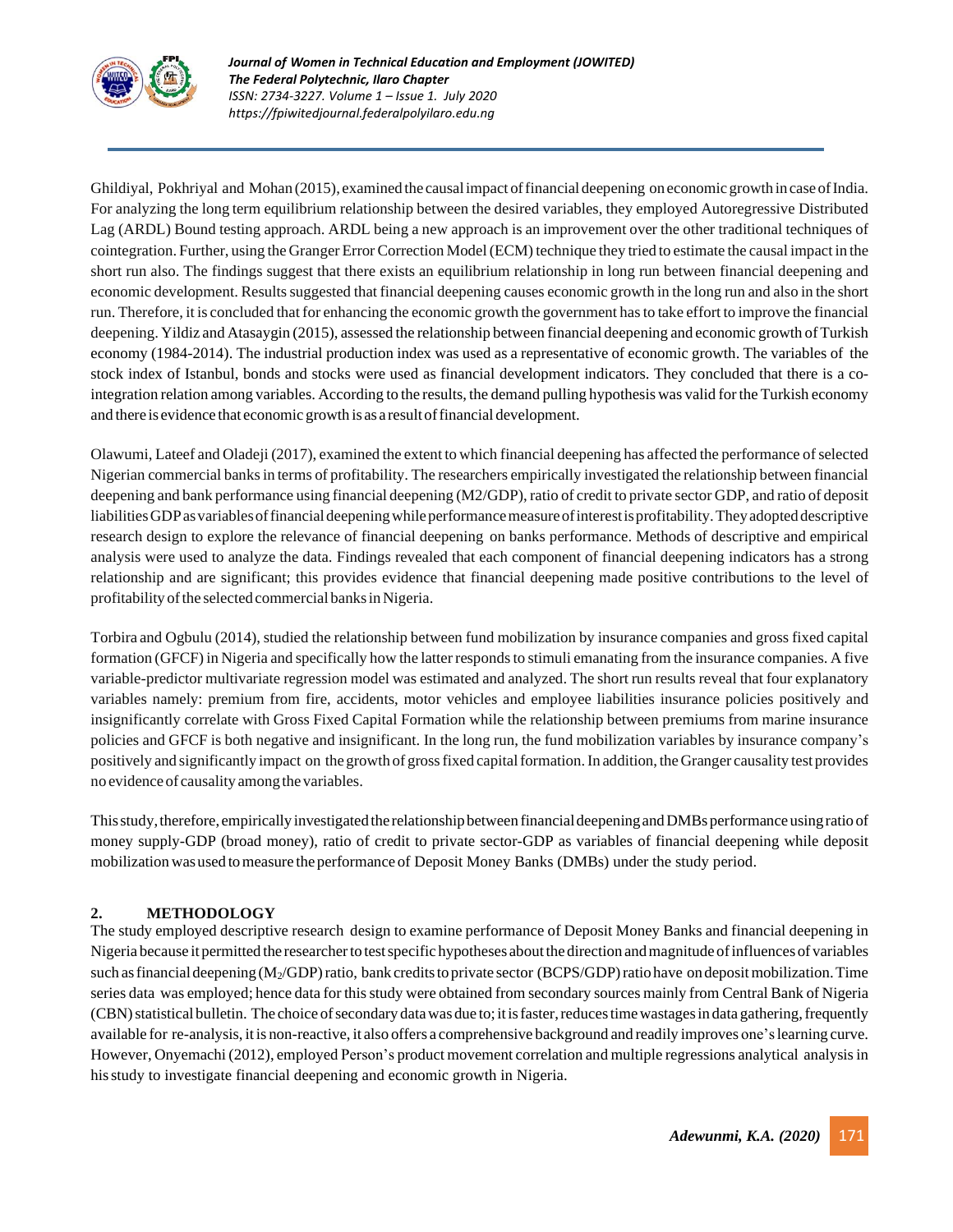

Also, due to the assumed linearity nature of the model specified, Ordinary Least Square (OLS) regression analysis method was employed based on its BLUE (best, linear, unbiased, estimator) properties and to obtain the intercept and coefficients of the model. The essence of this technique is its unique feature compared with other techniques of estimation of models. However, Augmented Dickey and Fuller test for stationarity, Johansen co-integration and Granger Causality test was also carried out to determine long run relationship between the dependent and independent variables. The measure of Deposit Money Banks (DMBs) performance for this study is Deposit Mobilization with financial deepening variables which include ratio of money supply to Gross Domestic Product <sup>i</sup>(GDP) and ratio of credit to private sector to Gross Domestic Product <sup>i</sup>(GDP). Econometrics views(E-Views) software version 9.0 was adopted for the econometric and statistical analysis of the data. Furthermore, in order to test the stated hypothesis, model for this study was adapted from the study of Olawumi *et al.*, (2017), with slight modification. The model was based on the theoretical proposition that reforms have to reposition the bank for better performance. Therefore, the model for this study was written as;

# **DM=if(M2/GDP,CPS/GDP)**………………………(i)

Hence, the econometrics form of the model is;

## **DM** =  $β_0 + β_1M_2/GDP + β_2BCPS/GDP + μ … …… (ii)$

Where,  $DM = Deposit Mod$ ization;  $M_2/GDP = Money Supply/Gross Domestic Product; BCPS/GDP = Bank credit to private$ Sector/Gross domestic product;  $\beta_0$ =Constantterm,  $\beta_1$ - $\beta_2$ =Coefficient of explanatory variables;  $\mu$ = error term.

Based on a priori expectation, money supply to Gross Domestic Product  $(M_2/GDP)$  is expected to have positive effect on deposit mobilization, increase in money supply, is expected to increase deposit mobilization. Meanwhile, ability of bankstomobilize deposit depends on the availability of money held by banks for transactions. Thus:  $\beta_0 > 0$ ,  $\beta_1 > 0$  and  $\beta_2 > 0$ .

#### **3. RESULTSANDDISCUSSION**

|  |  |  | Table 1: Summary Statistics of variables used for the regression analysis |  |  |  |
|--|--|--|---------------------------------------------------------------------------|--|--|--|
|--|--|--|---------------------------------------------------------------------------|--|--|--|

| M2/GDP   | <b>BCPS/GDP</b> | DM            |
|----------|-----------------|---------------|
| 15.01633 | 12.04733        | 3722.553      |
| 13.27000 | 8.250000        | 726.6300      |
| 21.31000 | 20.77000        | 14822.20      |
| 9.150000 | 6.220000        | 17.81000      |
| 4.041461 | 5.644590        | 4799.575      |
| 0.224238 | 0.518434        | 1.028358      |
| 1.543581 | 1.443301        | 2.582222      |
| 2.902859 | 4.373009        | 5.505769      |
| 0.234235 | 0.112309        | 0.063744      |
| 450.4900 | 361.4200        | 111676.6      |
| 473.6689 | 923.9806        | $6.68E + 0.8$ |
| 30       | 30              | 30            |
|          |                 |               |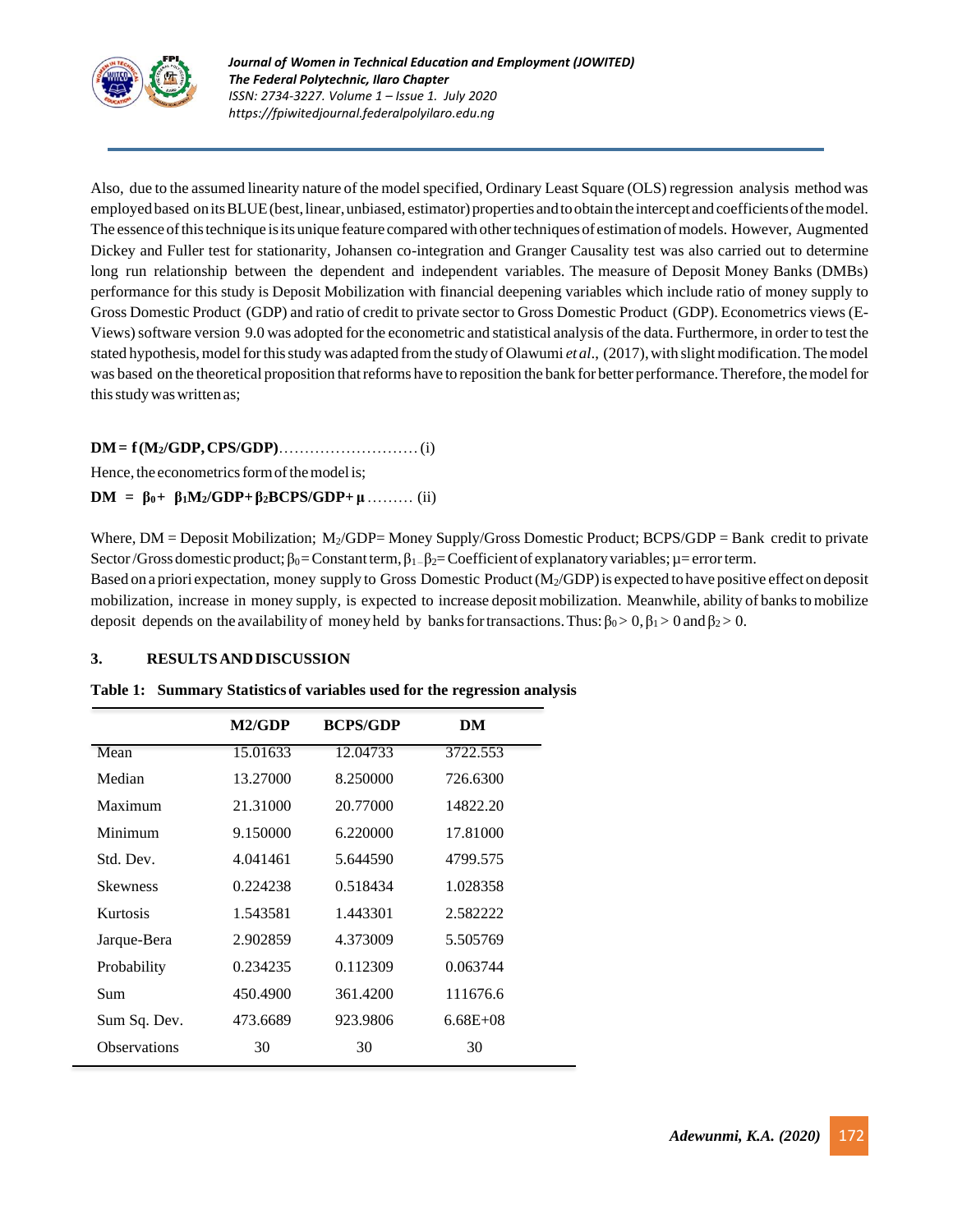

The summary of the statistics of the variables used in this study as presented in Table 1 above depicted that, credit to private sector/gross domestic product (CPS/GDP) has the lowest mean value of 15.01633 and the mean value of deposit mobilization (DM) has the highest mean value of 3722.553 while the mean values of money supply to GDP has the mean value of 15.01633. Analysis was also fortified by the values of the skewness and kurtosis of all the variables involved in the models. The skewness is a measure of the symmetry of the histogram while the kurtosis is a measure of the tail shape of the histogram. The bench mark for symmetricaldistributioni.e.fortheskewnessishowclosethevariableistozerowhileinthecaseofkurtosis,whenitisthreeiscalled mesokurtic but values lower than that is called platykurtic and above is referred to as leptokurtic. Jarque–Bera test is a goodness-of[fit](https://en.wikipedia.org/wiki/Goodness-of-fit) test of whether sample data have the [skewness](https://en.wikipedia.org/wiki/Skewness) and [kurtosis](https://en.wikipedia.org/wiki/Kurtosis) matching a normal [distribution.](https://en.wikipedia.org/wiki/Normal_distribution) Jarque-Bera test statistic is always non-negative, it is the measure of skewness and [kurtosis](https://en.wikipedia.org/wiki/Kurtosis) value within 0 and 3 respectively with a normal distribution. The result of the Jarque-Bera confirmed the normality distribution assumption of the model, hence the variables exhibited the normal distribution is an indication that it is feasible to be forecasted with higher accuracy. Also, money supply to GDP has the least standard deviation of 4.041461 implying that  $M<sub>2</sub>/GDP$  is the most stable variable among all the variables considered in this study. Whereas, deposit mobilization is the most volatile variable because it as the highest standard deviation of 4799.575.

| <b>Variables</b> | Order of                      | <b>Augmented</b>                             | 1% Level                        | 5% Level                        | 10% Level                       | Order of        | <b>Decision</b>          |
|------------------|-------------------------------|----------------------------------------------|---------------------------------|---------------------------------|---------------------------------|-----------------|--------------------------|
|                  | <b>Stationarity</b>           | <b>Dickey</b><br>Fuller<br>test<br>statistic | <b>Critical</b><br><b>Value</b> | <b>Critical</b><br><b>Value</b> | <b>Critical</b><br><b>Value</b> | Integrati<br>on |                          |
| $M_2/GDP$        | At level                      | $-1.101774$                                  | $-3.679322$                     | $-2.967767$                     | $-2.625121$                     | I(0)            | <b>Not</b><br>stationary |
|                  | 1 <sup>st</sup><br>difference | $-5.069226$                                  | $-3.689194$                     | $-2.971853$                     | $-2.625121$                     | I(1)            | Stationary               |
| CPS/GDP          | At level                      | $-0.862166$                                  | $-3.679322$                     | $-2.967767$                     | $-2.622989$                     | I(0)            | <b>Not</b><br>Stationary |
|                  | 1 <sup>st</sup><br>difference | $-4.321569$                                  | $-3.699871$                     | $-2.976263$                     | $-2.627420$                     | I(1)            | Stationary               |
| DM               | At level                      | 2.839144                                     | $-3.679322$                     | $-2.967767$                     | $-2.622989$                     | I(1)            | Stationary               |
|                  | $1st$ differene               | $-0.008201$                                  | $-3.737853$                     | $-2.991878$                     | $-2.635542$                     | I(0)            | <b>Not</b><br>Stationary |

## **Table 2: ADF Unit Root test for Stationarity (with constant, no trend)**

However, from the results of the normality test presented in the table above, the null hypothesis of a normal distribution is accepted for M<sub>2</sub>/GDP and CPS/GDP because their Jarque-Bera statistic has a probability greater than 0.05. Likewise, the hypothesis of a normal distribution is rejected for deposit mobilization because it Jarque-Bera statistic has a probability that falls under 0.05. However, the Augmented Dickey-Fuller test or unit root test was shown intable 2 above. Unit root analysis is a test conducted to ascertain if the variables under consideration are stationary. We take the following decision rule: if the absolute value of the Augment Dickey Fuller (ADF) test is greater than the critical value either at 1%, 5% or 10% level of significance at the order of zero, one, or two, it shows that variables under consideration are stationary, otherwise they are not. The results of the unit root test showed that money supply over GDP (M<sub>2</sub>/GDP) and credit to private sector (CPS/GDP) critical values of the variables are greater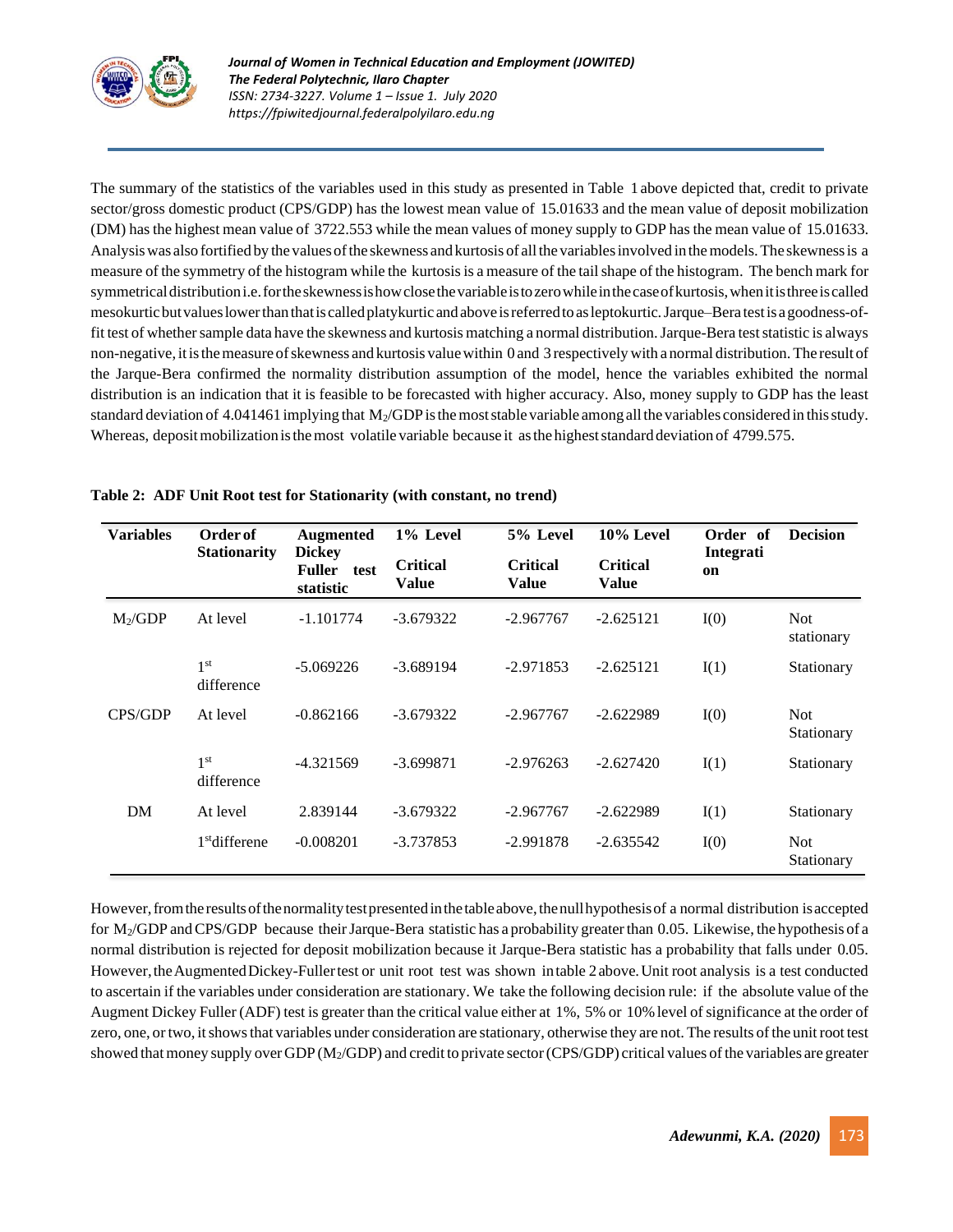

than the ADF statistical values at level and they were stationary at first difference  $[I(1)]$ . While deposit mobilization was stationary atfirst difference.

#### **Table 3: Regression analysis**

| Dependent Variable: LOG(DM) |             |                       |             |          |  |  |  |
|-----------------------------|-------------|-----------------------|-------------|----------|--|--|--|
| Method: Least Squares       |             |                       |             |          |  |  |  |
| Date: 05/04/20 Time: 01:09  |             |                       |             |          |  |  |  |
| Sample: 1989 2018           |             |                       |             |          |  |  |  |
| Included observations: 30   |             |                       |             |          |  |  |  |
| Variable                    | Coefficient | Std. Error            | t-Statistic | Prob.    |  |  |  |
| C                           | $-6.611884$ | 2.960367              | $-2.233468$ | 0.0340   |  |  |  |
| LOG(M2/GDP)                 | 2.256329    | 2.098808              | 1.075052    | 0.2919   |  |  |  |
| LOG(CPS/GDP)                | 3.039969    | 1.256040              | 2.420281    | 0.0225   |  |  |  |
| R-squared                   | 0.801348    | Mean dependent var    |             | 6.674403 |  |  |  |
| Adjusted R-squared          | 0.786634    | S.D. dependent var    |             | 2.204596 |  |  |  |
| S.E. of regression          | 1.018338    | Akaike info criterion |             | 2.968861 |  |  |  |
| Sum squared resid           | 27.99934    | Schwarz criterion     |             | 3.108980 |  |  |  |
| Log likelihood              | -41.53291   | Hannan-Quinn criter.  |             | 3.013686 |  |  |  |
| F-statistic                 | 54.45820    | Durbin-Watson stat    |             | 0.500220 |  |  |  |
| Prob(F-statistic)           |             |                       |             |          |  |  |  |

Furthermore, regression results presented in Table 3 above showed that the two independent variables have a positive effect on the deposit mobilization. The table revealed that log of bank credit to private sector to GDP (BCPS/GDP) has a positive and significant effect of the deposit mobilization. While, statistical significance was not observed between money supply to GDP with deposit mobilization. R-squared revealed that the model is fit as 80% of the changes in the dependent variable are explained by the independent variables in the model. Probability of F-statistic shows that the overall regression is statistically significant at <sup>i</sup>1% level. Durbin-Watson statistic which islesser than one which depicted that there is no serial correlation. Likewise, the adjusted coefficient of determination (Adj  $R^2$ ) showed that about 78% of change in the financial deepening have an effect on performance of depositmoney banksinNigeria. Thisimpliesthatfinancial deepening variables could be ameansto ensure and stimulate better performance of deposit money banks in Nigeria. More so, the F-statistics (54.45820) has probability less than 5%, which indicate that change in financial deepening have effect performance of deposit money banks. This supports the result of the. Adj  $R^2$  and further confirms that independent variables have an effect on better performance of DMBs. This findings was in tandem with the previous assertion that, a well-developed financial sector have prominent role on sustainable growth of an economy (Olawunmi *et al.*, 2017).

#### **Table 4: Cointegration Test Results**

Date: 05/04/20 Time: 01:11 Sample (adjusted): 1991 2018 Included observations: 28 after adjustments Trend assumption: Linear deterministic trend Series: DM M<sub>2</sub>/GDP CPS/GDP Lags interval (in first differences): 1 to 1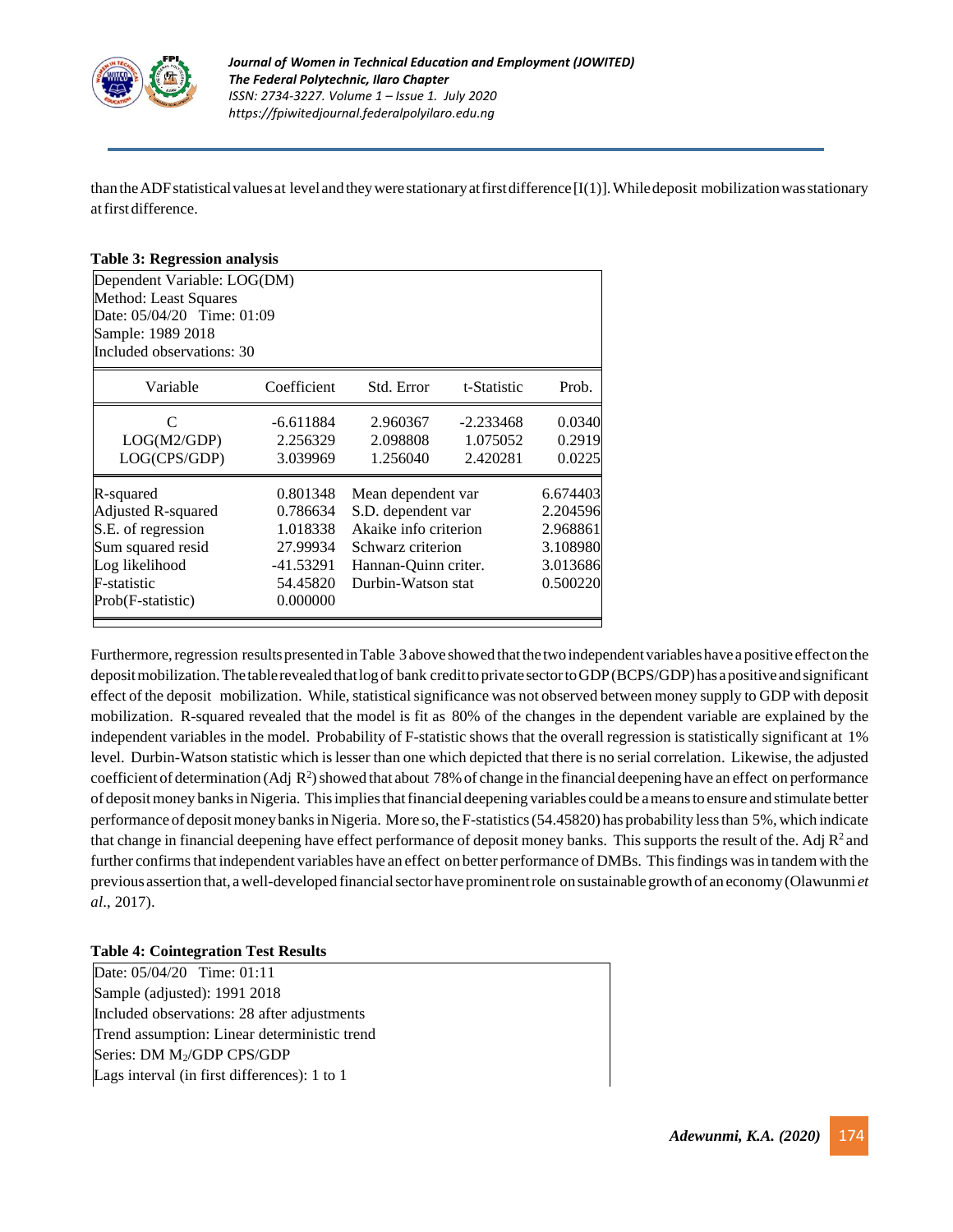

| Unrestricted Cointegration Rank Test (Trace)                                                                                                                                                                                       |                                                                                                                                        |                                  |                                  |                            |  |  |  |
|------------------------------------------------------------------------------------------------------------------------------------------------------------------------------------------------------------------------------------|----------------------------------------------------------------------------------------------------------------------------------------|----------------------------------|----------------------------------|----------------------------|--|--|--|
| Hypothesized<br>No. of $CE(s)$                                                                                                                                                                                                     | Eigenvalue                                                                                                                             | Trace<br><b>Statistic</b>        | 0.05<br><b>Critical Value</b>    | $Prob.**$                  |  |  |  |
| None $*$<br>At most 1<br>At most 2                                                                                                                                                                                                 | 29.79707<br>0.0487<br>0.497266<br>29.89922<br>15.49471<br>0.2344<br>0.272558<br>10.64376<br>0.060035<br>1.733564<br>3.841466<br>0.1880 |                                  |                                  |                            |  |  |  |
| Trace test indicates 1 cointegrating eqn(s) at the 0.05 level<br>* denotes rejection of the hypothesis at the 0.05 level<br>**MacKinnon-Haug-Michelis (1999) p-values<br>Unrestricted Cointegration Rank Test (Maximum Eigenvalue) |                                                                                                                                        |                                  |                                  |                            |  |  |  |
| Hypothesized<br>0.05<br>Max-Eigen<br>No. of $CE(s)$<br><b>Statistic</b><br><b>Critical Value</b><br>Eigenvalue<br>$Prob.**$                                                                                                        |                                                                                                                                        |                                  |                                  |                            |  |  |  |
| None<br>At most 1<br>At most 2                                                                                                                                                                                                     | 0.497266<br>0.272558<br>0.060035                                                                                                       | 19.25546<br>8.910194<br>1.733564 | 21.13162<br>14.26460<br>3.841466 | 0.0897<br>0.2937<br>0.1880 |  |  |  |
| Max-eigenvalue test indicates no cointegration at the 0.05 level<br>* denotes rejection of the hypothesis at the 0.05 level<br>**MacKinnon-Haug-Michelis (1999) p-values                                                           |                                                                                                                                        |                                  |                                  |                            |  |  |  |

In addition, Johansen approach of co-integration was employed to test for the long-run relationship among the variables. The Johansen's framework provides a number of co-integrating equations and estimates of all co-integrating vectors in the multivariate case.The Johansen co-integration testresult as presented in tables 4.The likelihood ratioswere conducted to establish the number of co-integrating relations in each of the equations. Test results indicated the existence of two <sup>i</sup>cointegrating equations in the equations at the 1% and 5% significance level. It can be concluded that there is long-run relationship between financial deepening and performance of deposit money banks in Nigeria.

Meanwhile, from the results of the cointegration test displayed in the first panel of table 4, the trace statistic is greater than the critical value; with a probability of 0.0487 which is less than 5%. Therefore, the null hypothesis of no cointegrating vectors is rejected, implying that the variables are cointegrated. The signal exists for a long-run relationship between the dependent and independent variables in the study. This signaling that financial deepening has significantly impact on the performance of the deposit money banks, thus allowing banks to play their intermediation roles and this act as a catalyst to nation's economic development at the long run. Findings of this wasin agreement with the study by Olawumi *et <sup>i</sup>al*., (2017), who also found out that financial deepening has significantly impacted on the profitability of the selected banks, which invariably leads to economic growth.

#### **Table 5: Granger Causality Test Results**

Pairwise Granger Causality Tests Date: 05/04/20 Time: 01:12 Sample: 1989 2018 Lags: 2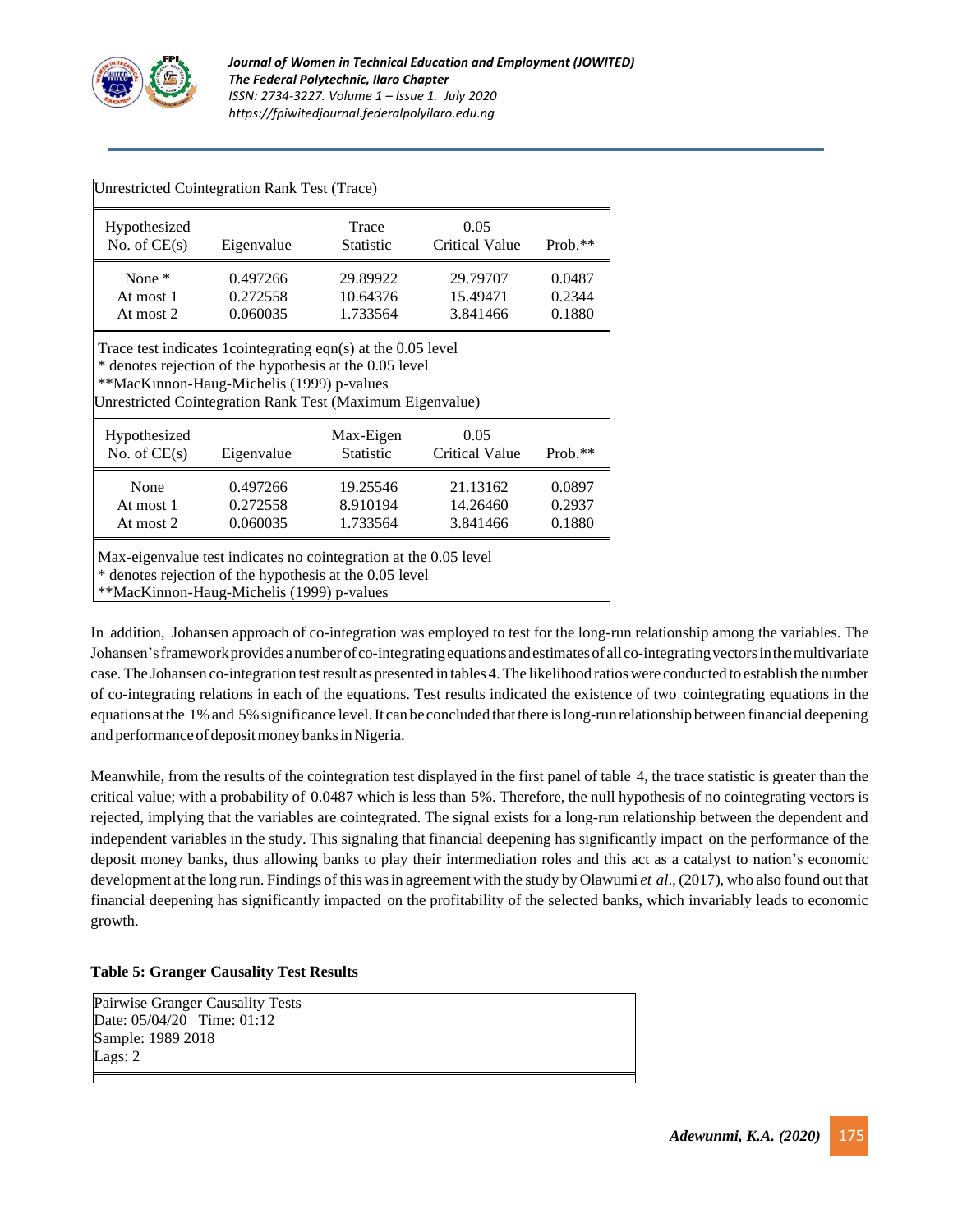

| Null Hypothesis:                      | Obs | <b>F-Statistic</b> | Prob.  |
|---------------------------------------|-----|--------------------|--------|
| M2/GDP does not Granger Cause DM      | 28  | 1.10794            | 0.3472 |
| DM does not Granger Cause M2/GDP      |     | 1.71689            | 0.2019 |
| CPS/GDP does not Granger Cause DM     | 28  | 1.05583            | 0.3642 |
| DM does not Granger Cause CPS/GDP     |     | 0.86324            | 0.4350 |
| CPS/GDP does not Granger Cause M2/GDP | 28  | 0.91557            | 0.4144 |
| M2/GDP does not Granger Cause CPS/GDP |     | 0.42722            | 0.6574 |

*Source: Authors' computation using Eviews9.0*

Lastly, the results of the Granger causality test presented in the first panel of Table 5 indicated that, no causal relationship runs between ratio of money supply to GDP (M<sub>2</sub>/GDP) and deposit mobilization. Nonetheless, the second panel indicated that no causal relationship runs between BCPS/GDP and deposit mobilization.

Therefore, from the hypotheses tested in this study, significant relationship was not observed between ratio of money supply to Gross Domestic Product (M<sub>2</sub>/GDP) and performance of Deposit Money Banks (DMBs) in Nigeria. Meanwhile, significant relationship was obtained between credit to private sector to GDP and performance of DMBs in Nigeria.

## **4.<sup>I</sup> CONCLUSION AND RECOMMENDATIONS**

ThisstudyestablishedthatfinancialdeepeningplaysubstantialroleinperformanceofDMBsinNigeria.Resultsofthe analysisand finding give insights that will enhance clearer understanding of financial deepening and performance of Deposit Money Banks in Nigeria. From the analysis of this study, it was concluded that ratio of money supply to Gross Domestic Product has no significant effect on the performance of Deposit Money Banks(DMBs) in Nigeria within the study period. Conclusively, findings of this study revealed that ratio of bank credits to private sector to Gross Domestic Product have significant impact on the performance of Deposit Money Banks in Nigeria. Based on the analysis and findings in this study, it is recommended that the ratio of credit to private sector exerts significant impact on banks profitability as empirically tested in this paper, therefore, due consideration should be given to this sector rather than the government. A call for sustainable level of financial deepening in Nigeria is also required as well as government policy that are geared towards strategically increasing money supply and promoting efficient capital market that will enhance overall economic efficiency, create and expand liquidity, mobilize saving, enhance capital accumulation and also promote proficient entrepreneurial response in various sectors of the economy.

#### **REFERENCES**

- Best A, Francis, B.M & Robinson, C.J, (2017). Financial Deepening and Economic Growth in Jamaica. *Global Business Review.* 18 (1), 1–18.
- Chidimma, I.E, Nwannebuike, U.S & Martha-Lucia, O.O, (2019). Effects of Financial Deepening on Economic Growth of Nigeria (1981-2016). *International Academy Journal of Business Administration Annals.* 7(1), i54-67.
- Chortareas, G.E, Garza-Garcia, J.G & Girardone, C, (2011). Financial Deepening and Bank Productivity in Latin America. *The European Journal of Finance*. 17(9-10), 811-827